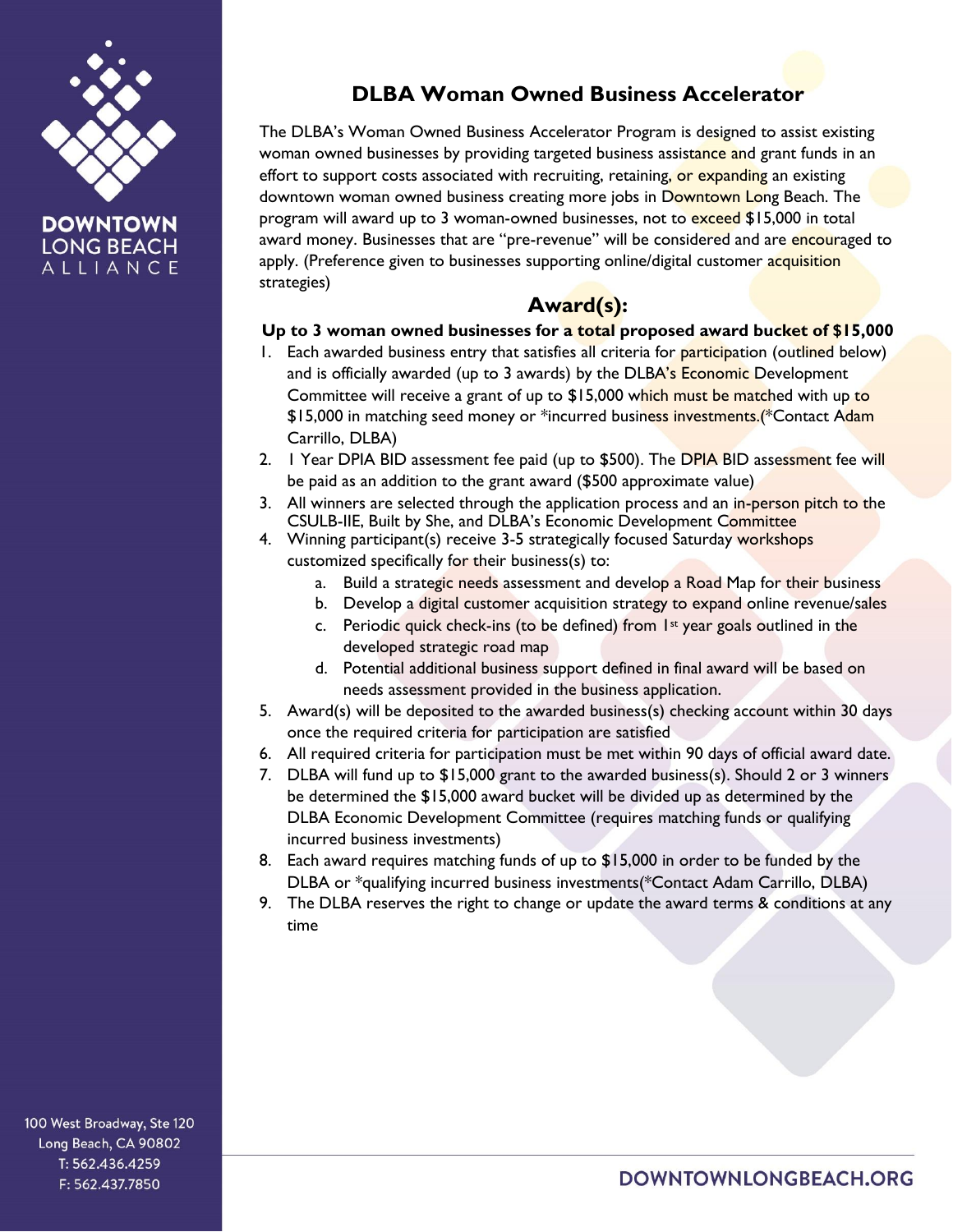

## **DOWNTOWN LONG BEACH** ALLIANCE

**Criteria for Participation**; Your business may qualify for the grant if it satisfies ALL of the following requirements:

- 1. To qualify as a Woman Owned Business, a business must meet the following requirements:
	- a. At least 51% unconditionally and directly owned by women
	- b. A woman must manage the day-to-day operations
	- c. A woman must make the long-term decisions for the business
	- d. A woman must hold the highest officer position in the company
	- e. This woman must work at the business full-time during normal working hours
- 2. Existing and potential Downtown businesses are encouraged to apply
- 3. If awarded, the business must be located within the boundaries of the Downtown [Parking Improvement Area \(DPIA\)](https://downtownlongbeach.org/wp-content/uploads/2017/01/DPIA-MAP.pdf) managed by the Downtown Long Beach Alliance (DLBA) business improvement district
- 4. It's a requirement for the winning participant(s) to attend 3-5 strategically focused Saturday up to 4-hour workshops customized specifically for their business(s) to:
	- a. Build a strategic needs assessment and develop a Road Map for their business
	- b. Develop a digital customer acquisition strategy to expand online revenue/sales
	- c. Quarterly updates provided to the DLBA's Economic Development Committee to complete 1st year goals outlined in the developed strategic road map
	- d. Additional business support defined in final award will be based on needs assessment provided in the business application.
- 5. Copy of identification (DUNS Number) is required before grant is funded.
- 6. All City of Long Beach fees must be paid and business license is on file as "active" within 90 days of official award notification date and the business license is located within the [DPIA Boundaries](https://downtownlongbeach.org/wp-content/uploads/2017/01/DPIA-MAP.pdf) of the DLBA
- 7. Applicant(s) business or proposed business, including its affiliates, has no more than 24 employees as reported by the City of Long Beach Financial Management department on date of application of program
- 8. Is organized as "for profit", which operates primarily within the United States or which makes a significant contribution to the United States economy through payment of taxes or use of American products, materials or labor. The entrant and its business plan cannot be a 501(c)3 non-profit organization
- 9. Is in the legal form of an individual proprietorship, partnership, limited liability company, corporation, joint venture, association, trust or cooperative, except that where the form is a joint venture, there must be less than 50 percent participation by foreign business entities in the joint venture
- 10. Must have a dedicated business banking account open within 30 days of the award announcement date
- 11. The business cannot be a franchise or a home based business.
- 12. The DLBA reserves the right to change or update the criteria for participation at any time
- 13. Call Adam Carrillo, Economic Development Manager at (562) 480-2232 with any questions or to verify business eligibility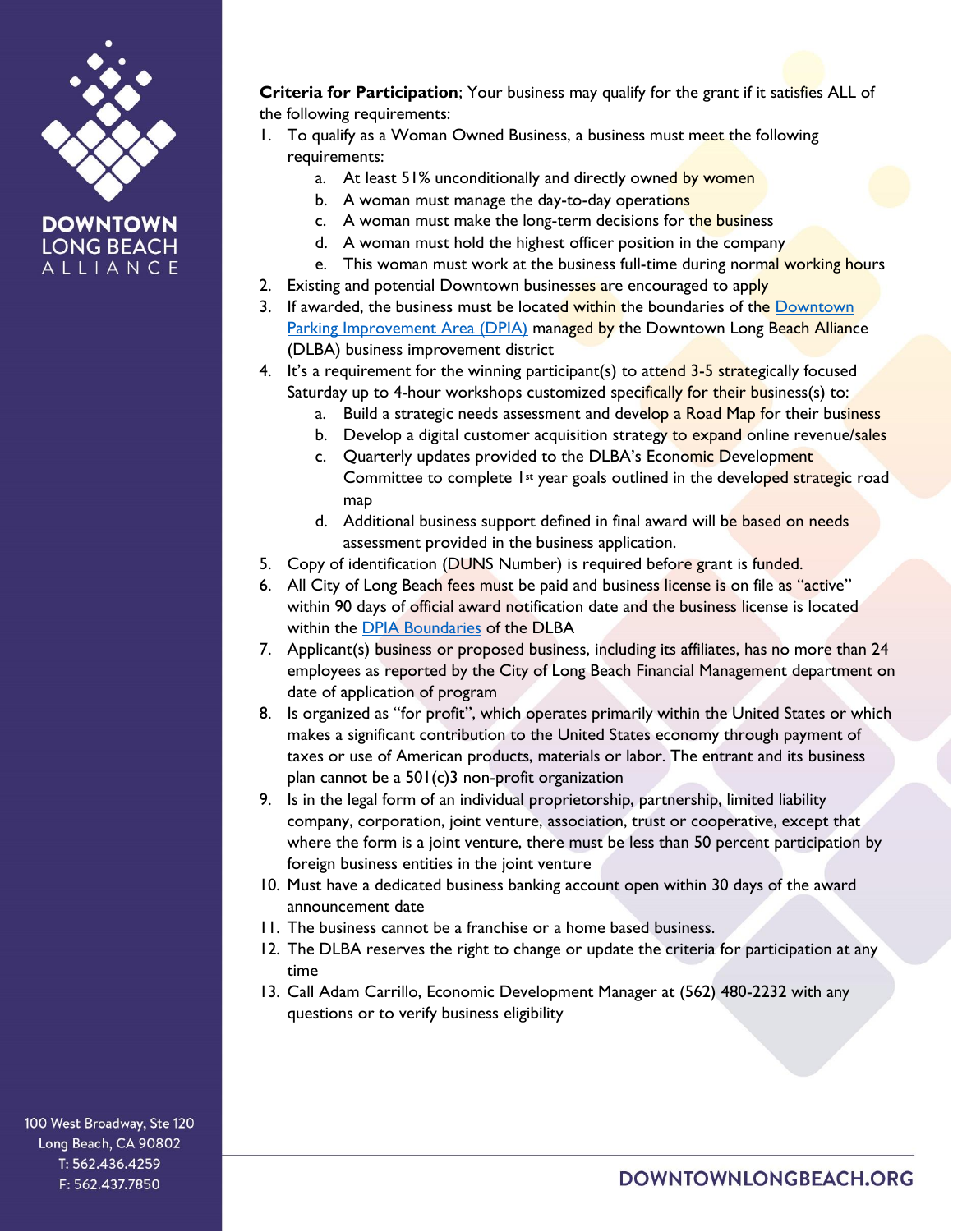



# **Criteria to Receive Grant Funds**

- 1. The DLBA's Woman Owned Business Accelerator Program is designed to assist an existing woman owned business(s) by providing targeted business assistance and grant funds in an effort to support costs associated with expanding an existing downtown woman owned business creating more jobs in Downtown Long Beach.
- 2. DLBA Woman Owned Business Accelerator Program Timing:
	- a. 8/19/2017: Application start date
	- b. 9/5/2017: Deadline for business owner to submit notice of intent to apply and receive invitation to join the Information Session (not required for entry)
	- c. 9/6/2017: Facebook Live Information Session Q&A (not required for entry)
	- d. 9/15/2017: Application close date
	- e. 9/28/2017: UP TO 3 Finalists nominated
	- f. 10/12/2017: DTLB PitchFest & Award Date: Up to 3 finalists will be given 10 minutes to pitch their business plan and financial model. All competitors will be streamed on Facebook live as an official DLBA event. Finalists will be provided with specific instructions for the pitch competition. (DLBA reserves the right to move the date ensuring DLBA Economic Development Committee reaches confirmed quorum to approve grant to awarded business(s)
- 3. CSULB-IIE, Built by She, Wonder Women Tech, and the DLBA Economic Development Chair responsibilities:
	- a. 9/20/2017: Complete review of all applications
	- b. 9/28/2017: CSULB-IIE, Built by She, and DLBA ED Committee Chair will nominate UP TO 3 finalists by September 28 for UP TO 3 Awards
	- c. 10/6/2017: Provide DLBA Economic Development Committee with specific, itemized award including grant amount and defined business support program awarded (i.e. specific award and specify the 3-5 strategically focused Saturday workshops customized specifically for their business will be included in the official award)
	- d. 10/12/2017: Award winner and/or winners are confirmed at the DLBA Economic Development Committee. Award winner(s) are required to attend to pitch their nominated business to the Committee and will be aired on Facebook Live
- 4. All of the below must be part of the same business entity and included on the business banking account:
	- a. Business name/DBA on file with the City of Long Beach Business License
	- b. DUNS number
- 5. The awarded business is responsible to raise up to \$15,000\* in matching seed money. \*Qualifying incurred business investments may be applied towards required matching seed money.(\*Contact Adam Carrillo, DLBA with questions). If required, matching seed monies may be made payable to "Long Beach Downtown Development Corporation", a 501(c)3 organization. The awarded business name must be notated within the check's "Memo" line. Deadline to raise and deposit seed monies is 30 days after all criteria for participation is satisfied
- 6. If required by DLBA ED Committee, all dedicated/donated matching seed monies to awarded business(s) will be deposited within 7 business days after receiving deposit into the Long Beach Downtown Development Corporation 501(c)3 checking account from the winning company. Those monies will be paid via check to the awarded business with no requirement to perform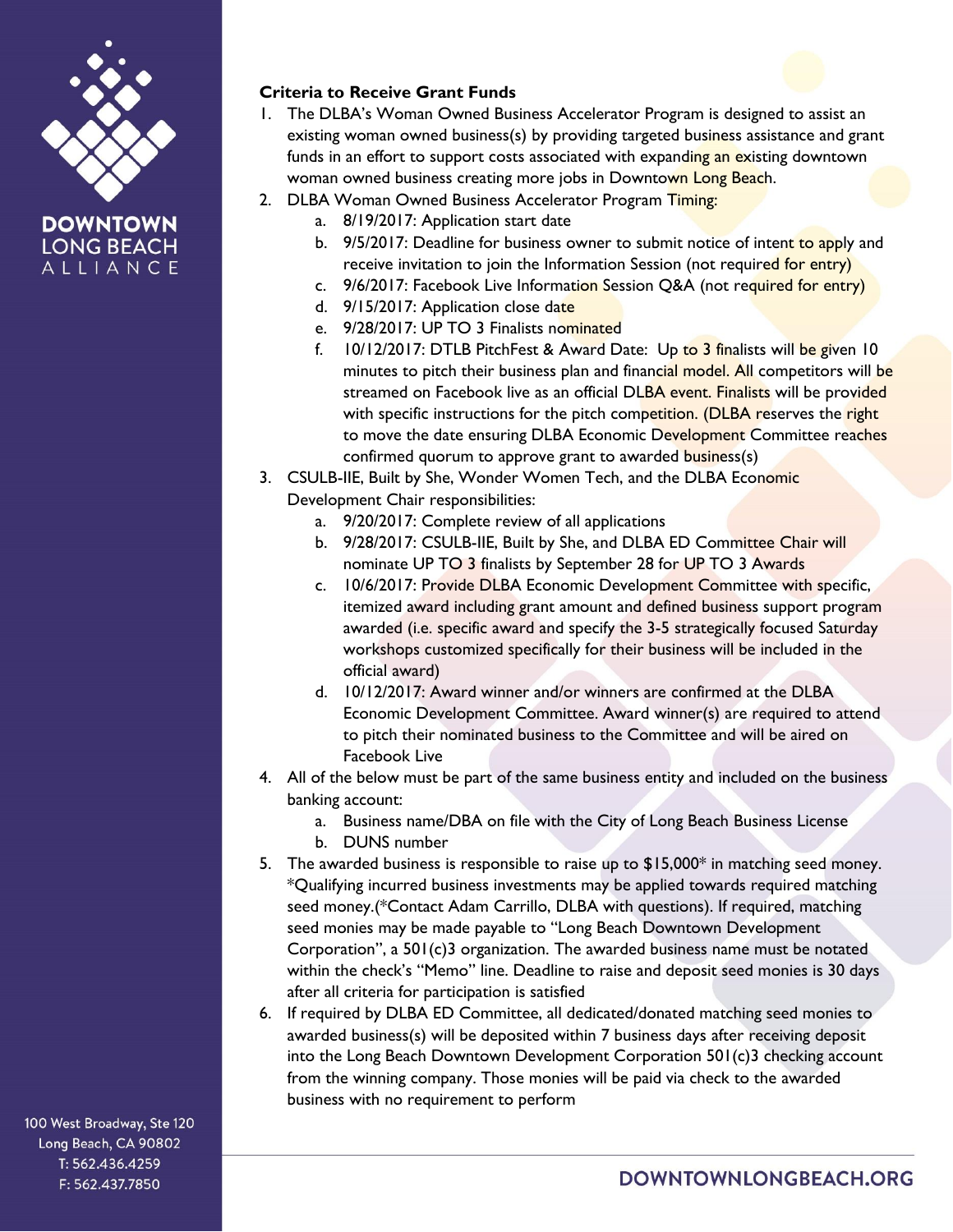



- 7. If required by DLBA ED Committee, all funds received by the Long Beach Downtown Development Corporation will be transferred to the Downtown Long Beach Alliance (DLBA) (501(c)6 and the DLBA will deposit the dedicated/matching seed monies directly into the awarded business(s) bank account within  $60 \text{ days}$  once all criteria for participation are satisfied
- 8. The DLBA reserves the right to change or update the criteria to receive grant funds at any time

### **About the DLBA Woman Owned Business Accelerator:**

The DLBA intends to provide reasonable accommodations in accordance with the DLBA's Economic Development foci listed below as outlined in our DTLB Vision 2020: Strategic Plan:

- Work with the City to streamline the business licensing, permitting and entitlement process
- Track and evaluate economic and development trends Downtown
- Promote Downtown housing developments and bring more residents Downtown
- Support existing businesses and attract new businesses to Downtown Long Beach

### About the Downtown Long Beach Alliance 501(c)6:

The **Downtown Long Beach Alliance (DLBA)** is a non-profit, community-based organization whose mission is to cultivate, preserve and promote a healthy, safe and prosperous Downtown. By balancing the interests of the residents, as well as businesses, the DLBA creates tangible progress by way of vested interest and solidified partnerships across local, municipal, and commercial lines.

#### About the Long Beach Downtown Development Corporation 501(c)3:

The **Long Beach Downtown Development Corporation (DDC)** is a non-profit organization that is managed and affiliated with the Downtown Long Beach Alliance. The Long Beach DDC creates community benefits through education and access to capital that supports entrepreneurship, innovation, job creation in the spirit of public-private partnership. Its vision is to serve as the unifying economic development resource that works in concert with all community partners to help implement the City of Long Beach's recently adopted Economic Development Blueprint, which provides a foundation for private and public investors to achieve the community's mutual objectives.